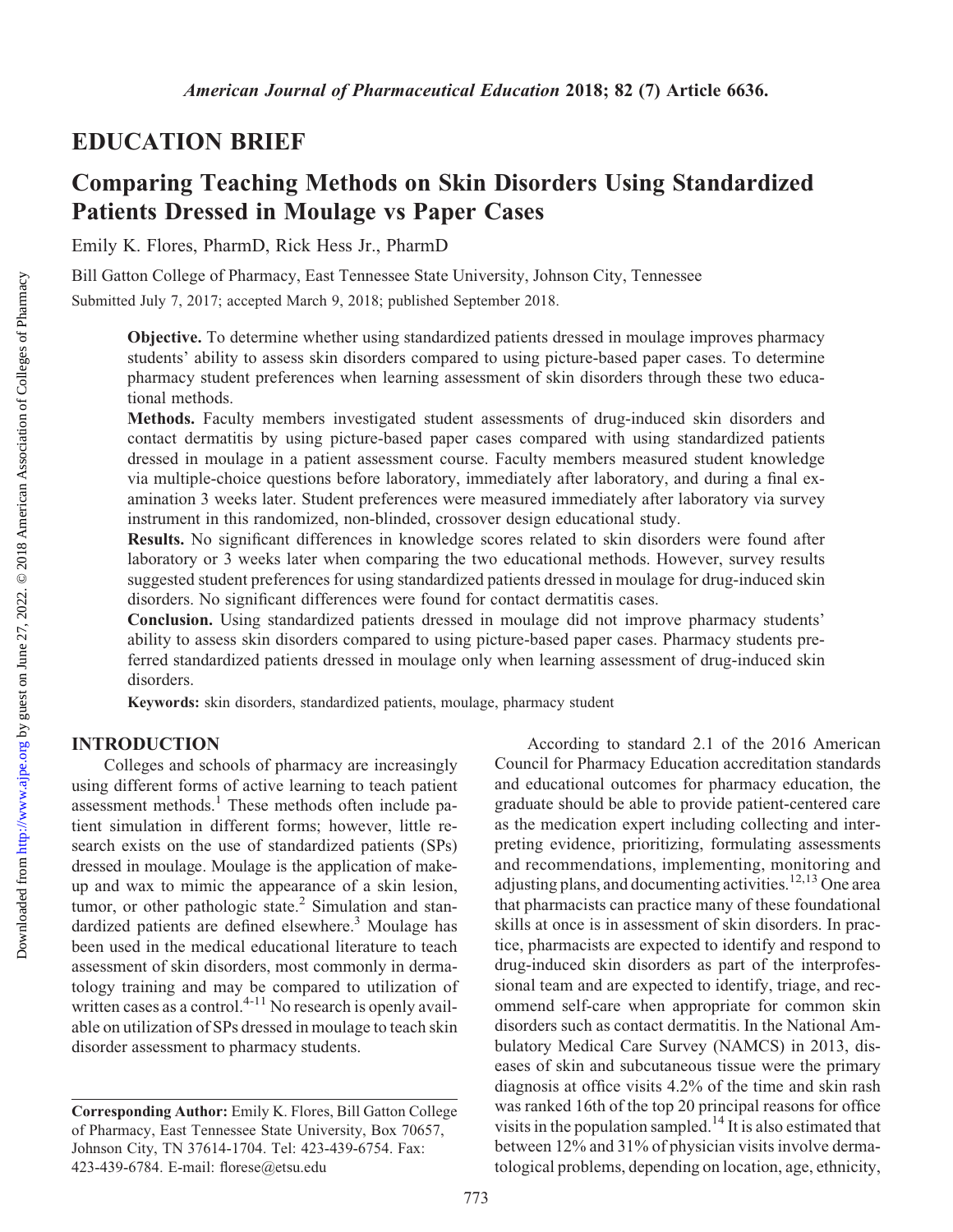Downloaded from

and type of provider.<sup>15</sup> Pharmacists are routinely asked for assistance with many common skin conditions.15 This educational intervention was designed to study two specific categories of skin disorders likely encountered by community pharmacists: drug-induced skin disorders (DI) and contact dermatitis (CD).

This brief will focus on the design and assessment of a patient assessment course experience using picturebased paper cases and standardized patients dressed in moulage to assess skin disorders. The first objective of this study was to determine whether using SPs dressed in moulage improves pharmacy students' ability to assess skin disorders compared to using picture-based paper cases. The second objective was to determine pharmacy student preferences when learning assessment of skin disorders. The hypothesis was that the moulage-based cases would improve student ability to assess skin disorders compared to paper-based cases and be preferred by pharmacy students. Student ability was assessed using multiple-choice questions and preferences were assessed via survey instrument.

## METHODS

Patient assessment is a course in the third-professional year (P3) involving a 50-minute lecture with a 90-minute laboratory component immediately thereafter. Students attended a didactic lecture on skin disorders that covered two general topics – drug-induced (DI) skin disorders and skin conditions that may be encountered in a community pharmacy setting, including contact dermatitis (CD). Immediately after the lecture, a multiple-choice quiz was administered to measure baseline knowledge prior to the laboratory. The questions were written and reviewed by the lecturer and course coordinator. Six questions (three questions on DI and three on CD) were used to measure knowledge before and after laboratory and 3 weeks later for

short-term knowledge retention. For the pre- and postlaboratory knowledge assessment, students were allowed 10 minutes to complete the quiz and their scores did not contribute to any graded portion of the laboratory exercise. The same six questions were included as part of the course's final examination, which occurred per semester schedule 3 weeks later. Knowledge was measured as the mean number of questions answered correctly and compared at each interval to examine whether the laboratory experience improved scores.

For the laboratory, students were randomly grouped in teams of five and assigned a total of four skin disorder cases. Two cases involved DI skin reactions with one characterizing an exanthematous drug eruption and the other a phototoxic reaction. The other two cases featured CD with differing severity (ie, mild and severe). To authenticate the skin reactions used in the laboratory, prelaboratory moulage was professionally applied to volunteers using the pictures from the picture-based paper cases as a guide. The skin areas were photographed and sent to at least three physicians practicing in family medicine, internal medicine and dermatology to review them for accuracy in clinical presentation. The physicians were invited to comment and rate the photographs using a 5-item Likert scale for validation. The feedback provided from this prelaboratory authentication step was used when applying moulage to SPs on the day of the laboratory. Images were previously presented in poster format.<sup>16</sup>

During laboratory, student teams had up to 20 minutes per case. Student groups started with two CD cases and half reviewed picture-based paper cases while the other half interviewed an SP dressed with CD-like moulage for the cases (Figure 1). Later in laboratory, the groups completed cases on DI skin disorders and half reviewed a picture-based paper case while the other half interviewed an SP dressed with DI-like moulage in



Students worked in groups of 5 for each case, but individual measurements of knowledge assessment and survey was obtained Knowledge assessment was measured before laboratory, after each case set and 3-week post-laboratory Survey data was collected after each case SP=Standardized Patient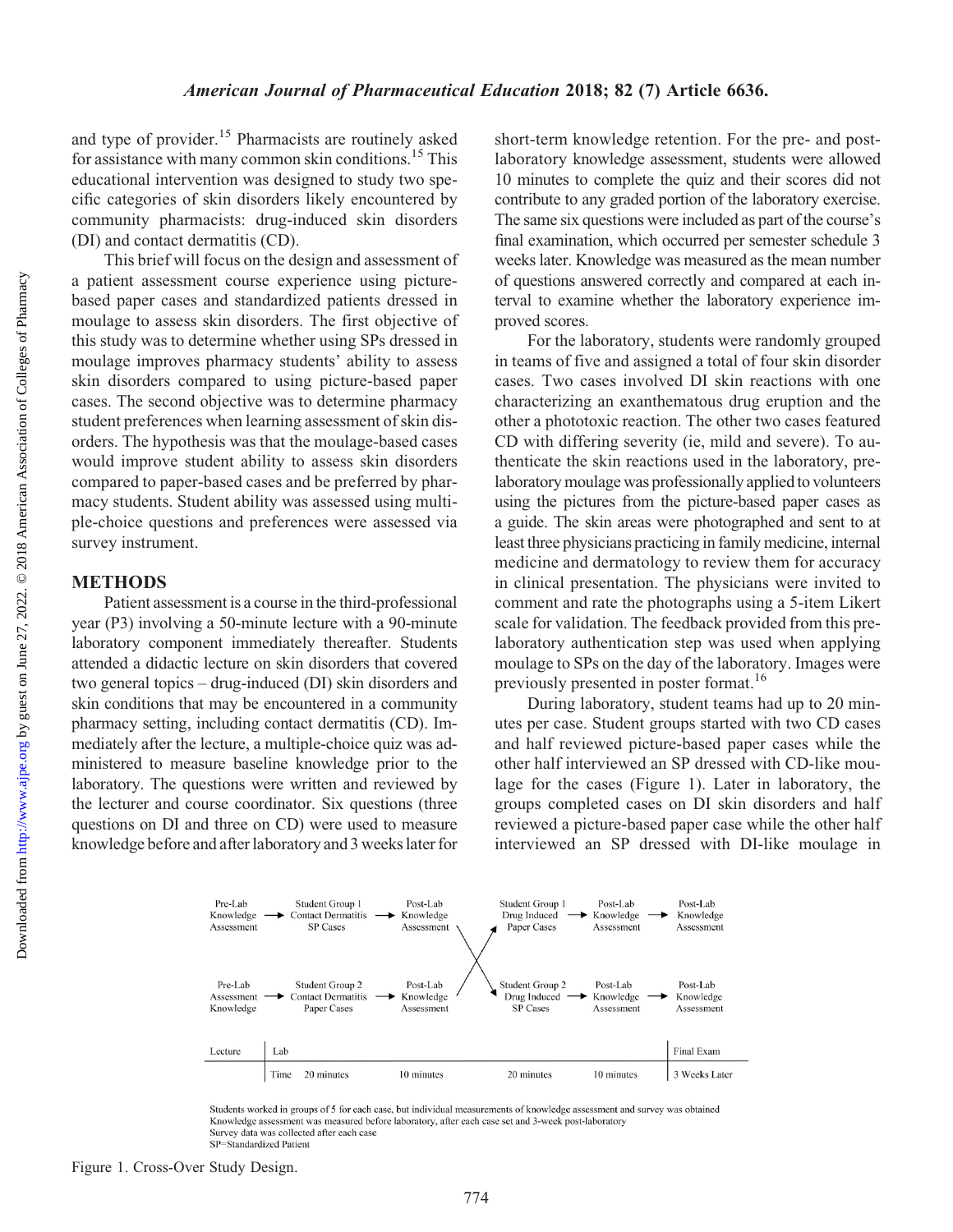a cross-over design. Students were asked to identify the skin disorder present, determine the likely cause based on information provided, and make a recommendation to the patient that included a triage decision (self-care, physician visit, or emergent care) and any additional instructions they would provide. Students repeated the related quiz questions immediately after each set of cases, before switching.

The cases were identical except that the picturebased paper cases included the patient information and pictures of the patient (the previous standard of using open access images) while students in the SP arm conducted interviews of the SP dressed in moulage who answered questions using a case-specific script (new opportunity). The teams interviewing the SP had access to case information (ie, medication profile) but not the pictures. Before switching, each student individually answered three multiple choice quiz questions based on the category of skin disorder they had encountered in that half of laboratory (eg, DI or CD case) and completed a brief survey. The investigators created the survey instrument to measure and compare student confidence in assessing skin disorders, application to community pharmacy practice and satisfaction with the learning experience. The category specific knowledge assessment and survey instrument was repeated at the conclusion of laboratory after the students experienced the other category of skin disorder in the alternate format.

Student participation in completing the survey served as consent to study participation. Changes in post-laboratory and final scores compared with pre-laboratory knowledge scores was analyzed using an independent *t*-test and the Mann Whitney U test was used to compare paper and moulage student survey responses. A p value of  $\leq$ .05 was set for statistical significance a priori. All statistical analysis was performed using SPSS version 22 (IBM, Armonk, NY). The ETSU/VA Medical Campus Institutional Review Board approved the study.

### RESULTS

Eighty students were enrolled in the course. Eightyeight percent of enrolled students ( $n=70$ ) attended lecture and completed the pre-laboratory knowledge assessment. Score analysis showed average scores ranging from 75% to 88% and a point biserial range of .34 to .42. No significant differences were found in DI and CD knowledge scores whether the students were given paper or moulage techniques for either the post-laboratory or the final examination intervals (Table 1).

The survey response rate was  $99\%$  (n=79). Most responders were female (59%) and the average age was 26 years. Most students (72%) reported they worked in

|                                                                                                                                                                                                                                                 |                             |                              |                     | Mean Number of Correct Answers" |                           |                     |                                    |
|-------------------------------------------------------------------------------------------------------------------------------------------------------------------------------------------------------------------------------------------------|-----------------------------|------------------------------|---------------------|---------------------------------|---------------------------|---------------------|------------------------------------|
|                                                                                                                                                                                                                                                 |                             |                              | Post-Lab            |                                 |                           | Final <sup>c</sup>  |                                    |
|                                                                                                                                                                                                                                                 | Mean Pre-Lab<br>Scores (SD) | Mean Post-Lab<br>Scores (SD) | Change in<br>Scores | Mean Difference<br>(95% CI)     | Mean Final<br>Scores (SD) | Change in<br>Scores | <b>Mean Difference</b><br>(95% CI) |
| Paper version $(n=36)$<br>Contact dermatitis                                                                                                                                                                                                    | 2.36(0.8)                   | .36(0.6)<br>$\mathcal{L}$    | 0.00                | $0.26$ (-0.2, 0.7) $p = .25$    | 2.72(0.4)                 | 0.36                | $-0.21(-0.6, 0.2) p = 0.25$        |
| Moulage version $(n=34)$                                                                                                                                                                                                                        | 2.24(0.7)                   | .50(0.6)<br>$\sim$           | 0.26                |                                 | 2.38 (0.7)                | 0.15                |                                    |
| Drug-induced skin disorders                                                                                                                                                                                                                     |                             |                              |                     |                                 |                           |                     |                                    |
| Paper version $(n=34)$                                                                                                                                                                                                                          | 2.65 (0.6)                  | .76(0.4)<br>$\sim$           | 0.11                | $0.21 (-0.6, 0.1) p = 21$       | 2.82(0.4)                 | 0.17                | 0.13 $(-0.5, 0.2)$ $p = .48$       |
| Moulage version $(n=36)$                                                                                                                                                                                                                        | 2.40(0.8)                   | 2.72 (0.6)                   | 0.32                |                                 | 2.70(0.5)                 | 0.30                |                                    |
| Mean difference in scores comparing paper and moulage versions analyzed using an independent t-tes                                                                                                                                              |                             |                              |                     |                                 |                           |                     |                                    |
| Maximum number of correct answers was 3 for both contact dermatitis and drug-induced skin disorder assessment questions<br>Final examination included the same pre- and post-laboratory questions and was administered 3 weeks after laboratory |                             |                              |                     |                                 |                           |                     |                                    |
| Change in scores calculated by subtracting the mean post-laboratory and final scores from the mean pre-laboratory scores                                                                                                                        |                             |                              |                     |                                 |                           |                     |                                    |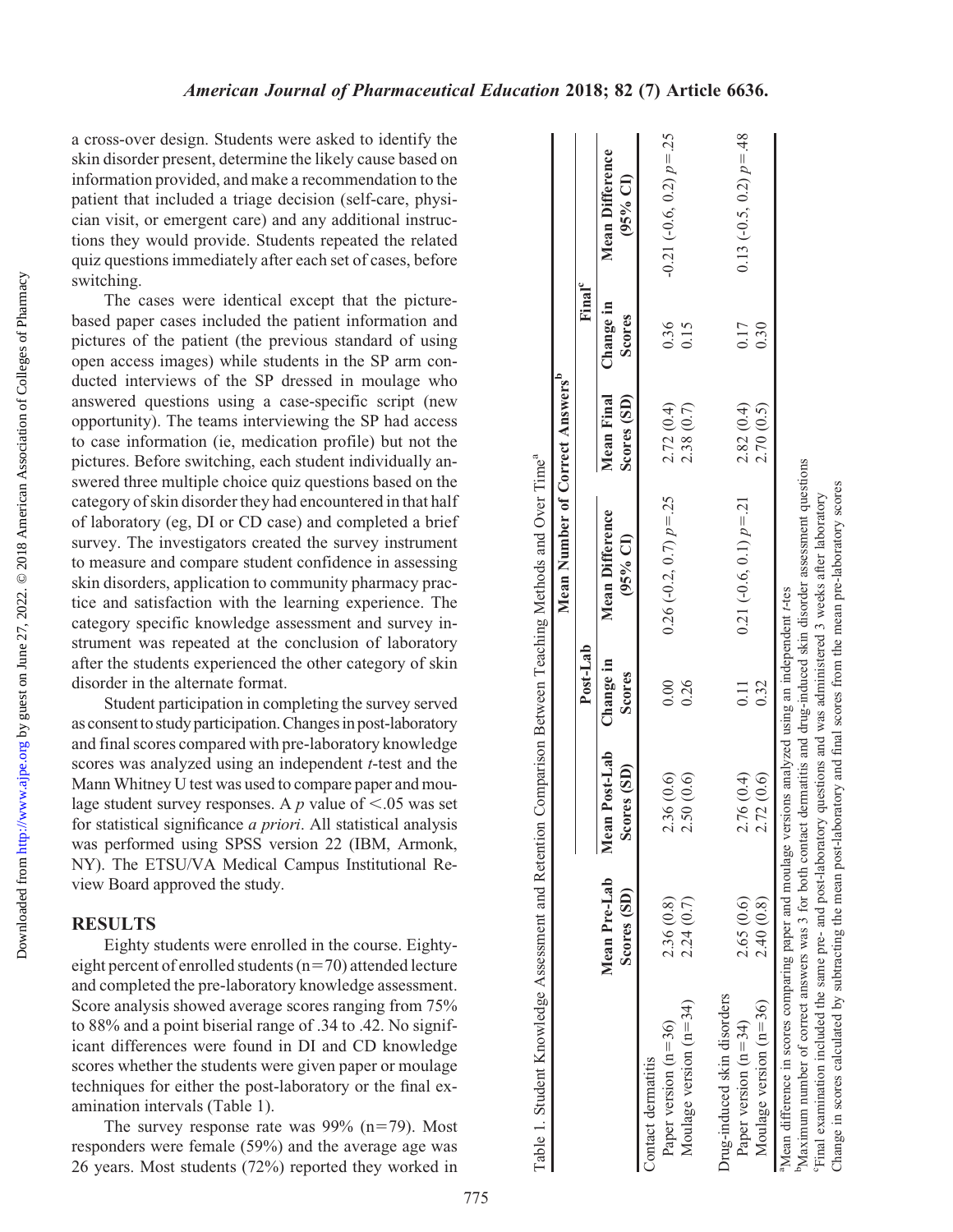a community pharmacy at a mean of 6.6 hours per week. There were no significant differences in age, gender, community pharmacy experience, or hours worked between groups when analyzed separately. Significant differences were found in comparing the DI cases but not the CD cases (Table 2). Students were more satisfied with using SPs dressed in moulage as an instructional method for learning DI skin disorders as compared to paper cases  $(p=.001)$  for DI cases only. Students were more confident in their ability to apply what was learned for DI skin disorders to community pharmacy settings after interacting with SPs dressed in moulage than paper cases  $(p=.03)$ . However, no significant difference was found when comparing satisfaction levels regarding CD cases. There were no other significant differences in student perception or confidence levels found in identifying,

|                                                                                                                                         | <b>Drug-Induced Cases Survey Results</b> |                        |                        | <b>Contact Dermatitis Cases Survey Results</b> |                        |                        |
|-----------------------------------------------------------------------------------------------------------------------------------------|------------------------------------------|------------------------|------------------------|------------------------------------------------|------------------------|------------------------|
|                                                                                                                                         | <b>Paper Case</b>                        | <b>SP</b> with Moulage |                        | <b>Paper Case</b>                              | <b>SP</b> with Moulage |                        |
| <b>Survey Item</b>                                                                                                                      | Median (IQR)                             | <b>Median (IQR)</b>    | $p$ value <sup>a</sup> | <b>Median (IQR)</b>                            | Median (IQR)           | $p$ value <sup>a</sup> |
| I understand assessment of<br>the skin disorder presented<br>in this case better after<br>having completed it.                          | 4(3, 4)                                  | 4(3, 4)                | .21                    | 4(3, 4)                                        | 4(3, 5)                | .97                    |
| The method of instruction<br>used in this case was<br>satisfactory for the skin<br>disorder presented in this<br>case.                  | 4(3, 4)                                  | 4(4, 5)                | .01                    | 4(4, 4)                                        | 4(3, 5)                | .98                    |
| I will be able to apply what I<br>learned through this case<br>when presented with<br>similar patients in<br>a community pharmacy.      | 4(3, 4)                                  | 4(4, 5)                | .03                    | 4(4, 4)                                        | 4(4, 5)                | .59                    |
| The method of instruction<br>used in this case is<br>satisfactory to facilitate<br>my learning of the<br>material in this case.         | 3(3, 4)                                  | 4(4, 5)                | .01                    | 4(4, 4)                                        | 4(3, 5)                | .19                    |
| I am confident in my ability<br>to correctly identify the<br>skin disorder covered in<br>this case in future patients.                  | 4(3, 4)                                  | 4(3, 4)                | .40                    | 4(3, 4)                                        | 4(4, 4)                | .11                    |
| I am confident in my ability<br>to correctly assess the<br>severity of the skin<br>disorder covered in this<br>case in future patients. | 4(4, 4)                                  | 4(4, 4)                | .76                    | 4(3, 4)                                        | 4(4, 4)                | .22                    |
| I am confident in my ability<br>to correctly triage the skin<br>disorder covered in this<br>case in future patients.                    | 4(3, 4)                                  | 4(3, 4)                | .36                    | 4(3, 4)                                        | 4(4, 5)                | .12                    |

Abbreviations: SP=Standardized Patient, IQR=Interquartile Range

Likert Scale range:  $0$ =strongly disagree to  $5$ =strongly agree

<sup>a</sup>Mann Whitney U test used to compare median responses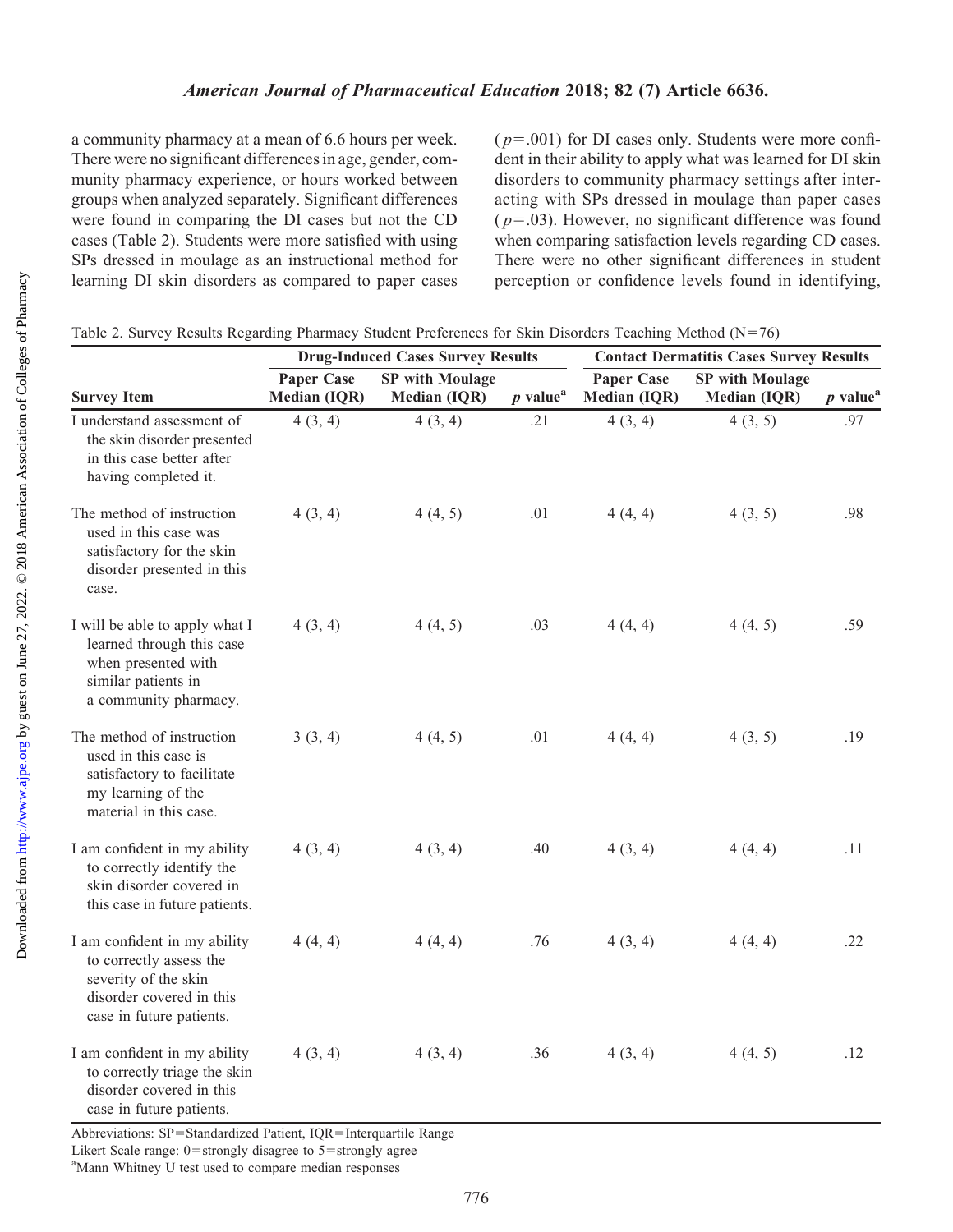<http://www.ajpe.org>

Downloaded from

assessing or triaging skin disorders when comparing the two methods. Student rankings revealed they preferred learning by SPs dressed in moulage highest followed by lecture and then paper cases.

# DISCUSSION

In designing this educational experience, it was hypothesized that the moulage-based cases would improve student ability to assess skin disorders and be preferred by students. This simulation teaching method could be a promising way to bring more realistic patient cases into the learning environment if found to be available, effective, acceptable, and affordable for the pharmacy school. The use of SPs has already been demonstrated as a reasonable active learning method; however, common drawbacks in the health professional literature include access to well-trained SPs, cost, and unclear educational benefit beyond conventional education strategies.3,17-20 The use of SPs in teaching has been generally well received by pharmacy students.<sup>3,17,21-23</sup> To the authors' knowledge, this is the first study to investigate SPs dressed in moulage in pharmacy education. However, the use of SPs vs. paper cases has been examined before with similar findings related to improved knowledge pre- to post- with both intervention types without clear differences.<sup>22</sup> The findings also confirm that using SPs did not significantly improve student knowledge of skin disorders compared with paper cases.

The knowledge scores indicate students were able to learn about skin disorders and retain knowledge equally using both methods. While there was no significant improvement in knowledge scores between either method, students are more satisfied with learning using SPs than paper cases.

Using SPs carries a cost per SP per hour, which varies depending on the type of learning environment and level of SP training. Using SPs also requires space for the interaction. Make-up artists who are skilled in applying the moulage well are not widely available. The cost of using SPs may outweigh the benefits for programs. Programs would require access to these resources and the funds to use the resources. Programs would also need to determine whether this topic is a worthwhile stewardship of time, space, and resources. The utilization of SPs dressed in moulage for this laboratory experience cost \$518.50. This cost included professional make-up application done by two people with significant background in costume design, stage make-up, moulage, body paint, and prosthetic construction. One of the moulage artists is the coordinator of the SP program and did not charge for her time spent in moulage application as she holds a salaried position. The SPs were paid an hourly wage for their time spent in the

exercise and applying the moulage. Since this laboratory session, this college has begun paying SPs for time spent learning new cases, which was not included in the initial cost. SPs have significant training in communication skills and complete a physical examination when they are hired into the program and periodically. The coordinator of the SP program who is employed by this school's college of medicine oversees the program.

Students believe that using SPs dressed in moulage helped facilitate their learning about DI skin disorders better than paper cases. They also believe that they will be able to apply their learning in community-based practice more than what they would have learned from paperbased cases. The reasons for the difference are unknown. One possible explanation is that the incidence of CD observed by the community pharmacist may be more common than DI skin disorders, so perhaps the example of skin-disorders chosen by the investigators played a more significant role than expected. Seventy-two percent of students had community pharmacy experience and may have already encountered patients with CD. Therefore, this condition may not be new to them anymore. The net benefit gained must be carefully weighed with the inherent higher costs associated with using SPs. As such, faculty members are encouraged to carefully decide when to use SPs for instruction and for which type of active learning activities SPs should be employed.

There are limitations to this study. First, the knowledge assessment was based only on six questions. While the questions appear discriminating based on point biserial values, they may have failed to thoroughly assess student knowledge of skin disorders presented in laboratory. Also, assessing students with multiple-choice questions may not truly reflect actual performance in practice. Second, while the pre-laboratory moulage was validated, modifications were made for the in-laboratory moulage based on physician feedback that was not reapplied, photographed and returned for a second review due to time constraints. Third, the mild and severe CD were grouped together and the exanthematous drug eruption and phototoxicity were grouped together in categories instead of reviewing the cases individually, which may have affected the results. Fourth, the SP interviews occurred within student teams and not individually so variations in information exchange were not fully controlled. Fifth, as a cross-over study in a timeconstrained educational environment, there was not a wash-out period between intervention types which may have limited intervention effectiveness. Finally, the survey instrument used to measure student perception and confidence levels was a non-validated instrument created by the investigators.